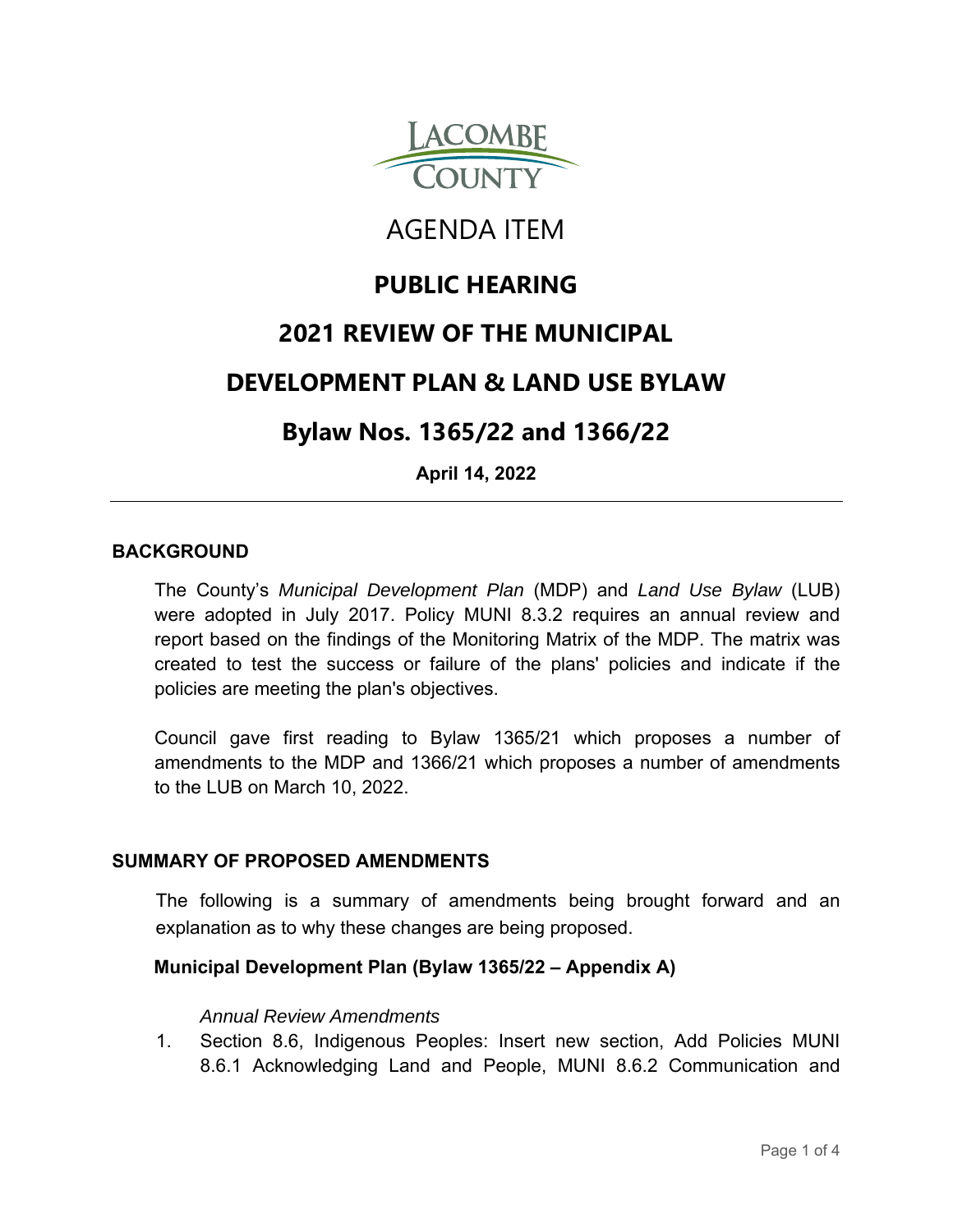Collaboration with Indigenous Peoples and MUNI 8.6.3 Honoring Reconciliation

2. Section 9.1, Glossary of Terms: Insert definition for a 'right-of-way, undeveloped'.

#### *Assorted Housekeeping Amendments*

- 3. Section 8.5, Collaboration with Neighbouring Municipalities: Remove reference in first paragraph to no Intermunicipal Development Plan around Sylvan Lake
- 4. Section 9.2, Glossary of Abbreviations: Remove Municipal Government Board (MGB), add Land and Property Rights Tribunal (LPRT)

#### **Land Use Bylaw (Bylaw 1366/22 – Appendix B)**

#### *Annual Review Amendments*

- 1. Section 1.6, Definitions: Insert 'agri-commercial' and insert 'agri-industrial' definitions
- 2. Part 7, Commercial Land Use Districts: List 'agri-commercial' definition as a permitted use in General Commercial 'C-GC' District, Highway Commercial 'C-HC' District, and a discretionary use in the Hamlet Commercial 'C-H' District.
- 3. Part 7, Industrial Land Use Districts: List 'agri-industrial' definition as a permitted use in the Business Industrial 'I-BI' District, and a discretionary use in the Heavy Industrial 'I-HI' District and Hamlet Industrial 'I-H' District. Remove 'agricultural service facility' from Business Industrial 'I-BI' District.

#### *Assorted Housekeeping Amendments*

- 4. Section 4.1 and 4.2: Update due to *Municipal Government Act* changes regarding development appeal boards
- 5. Part 7, Land Use Districts: Insert missing words in the purpose of the Hamlet Industrial 'I-H' District

#### **LEGISLATIVE RESPONSIBILITIES**

The *Municipal Government Act* gives Council the sole authority and responsibility to consider amendments to the Land Use Bylaw and the Municipal Development Plan.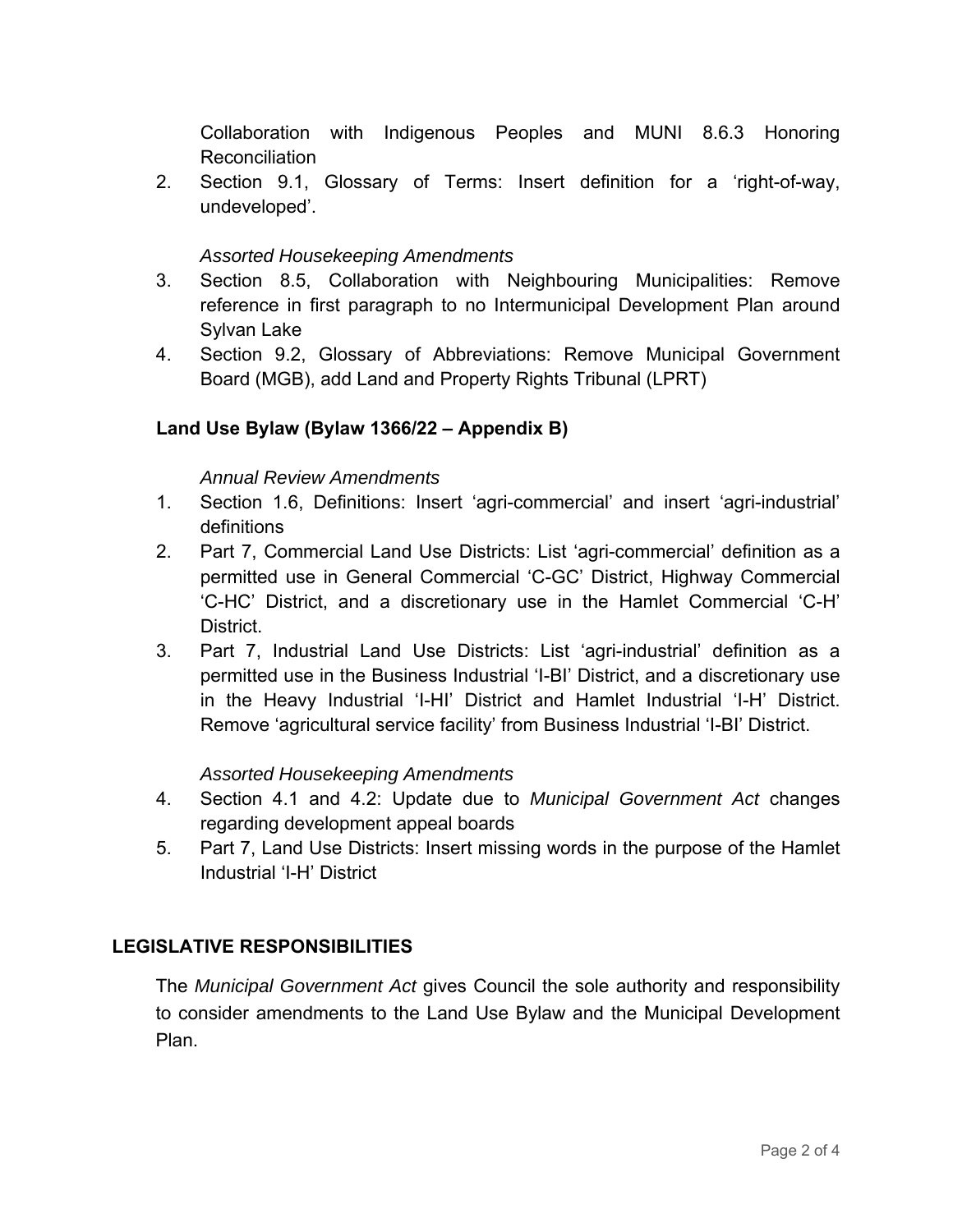Section 640(1) of the *Municipal Government Act* states that a Land Use Bylaw may prohibit or regulate and control the use and development of land and buildings within a municipality.

The *Municipal Government Act* also requires that all amendments be passed by bylaw. Council must hold a public hearing to allow all interested parties to comment on the proposed amendments.

#### **NOTICE OF PUBLIC HEARING**

In accordance with the requirements of the *Municipal Government Act*, notice of the public hearing was published in the following newspapers:

| <b>Lacombe County News</b> | March 18, 2022             |
|----------------------------|----------------------------|
| <b>Sylvan Lake News</b>    | March 31 and April 7, 2022 |
| <b>Rimbey Review</b>       | March 29 and April 5, 2022 |
| <b>Bashaw Star</b>         | March 30 and April 6, 2022 |
| <b>Lacombe Express</b>     | March 31 and April 7, 2022 |
| The Chautauqua             | April 1, 2022              |

Notice of the hearing and a copy of the Bylaws with the proposed amendments to the *Municipal Development Plan* and *Land Use Bylaw* have been posted on the County's website. Notice of the public hearing has been posted on our social media channels, and circulated to neighbouring municipalities and other interested agencies.

#### **RESPONSES**

Camrose County has no objections to the proposed amendments. A copy of this response is attached in **Appendix C**.

Town of Blackfalds has no comments or concerns. A copy of this response is attached in **Appendix C**.

Daiana Casaldarnos has submitted a request for a change to the *Land Use Bylaw*, to amend the Hamlet Residential 1 'H-R1' District to reduce the minimum square